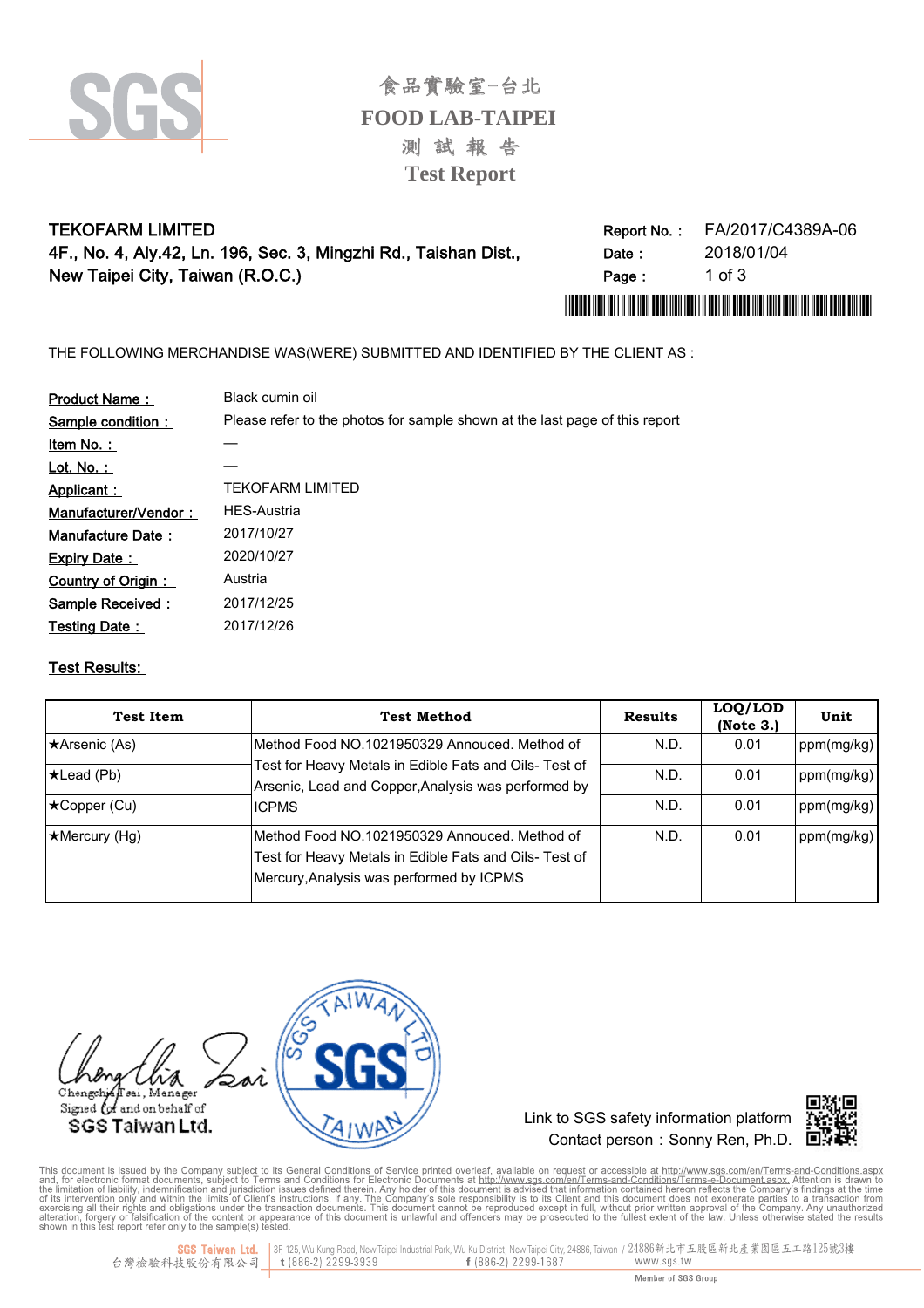

食品實驗室-台北 **FOOD LAB-TAIPEI** 測試報告 **Test Report** 

#### **TEKOFARM LIMITED** 4F., No. 4, Aly.42, Ln. 196, Sec. 3, Mingzhi Rd., Taishan Dist., New Taipei City, Taiwan (R.O.C.)

| Report No.: | FA/2017/C4389A-06 |
|-------------|-------------------|
| Date :      | 2018/01/04        |
| Page:       | $2 \text{ of } 3$ |

# 

| <b>Test Item</b>     | <b>Test Method</b>                                                                                                                                           | <b>Results</b> | LOQ/LOD<br>(Note 3.) | Unit            |
|----------------------|--------------------------------------------------------------------------------------------------------------------------------------------------------------|----------------|----------------------|-----------------|
| <b>★Aflatoxins</b>   |                                                                                                                                                              | $---$          |                      |                 |
| ★Aflatoxin B1        | IMOHWT0001.03 Method Food No. 1041901616<br>Announced. Method of Test for Mycotoxin in Foods -<br>Test of Aflatoxins. Analysis was performed by<br>HPLC/FLR. | N.D.           | 0.2                  | ppb(µg/kg)      |
| <b>★Aflatoxin B2</b> |                                                                                                                                                              | N.D.           | 0.1                  | $ppb(\mu g/kg)$ |
| <b>★Aflatoxin G1</b> |                                                                                                                                                              | N.D.           | 0.2                  | $ppb(\mu g/kg)$ |
| <b>★Aflatoxin G2</b> |                                                                                                                                                              | N.D.           | 0.1                  | $ppb(\mu g/kg)$ |

# Note : 1. The test report merely reflects the test results of the consigned matters of the client and is not a certification of the legitimacy of the related products.

- 2. The report is in vain if it is partly reproduced or used.
- 3. If the testing item belongs to quantitative analysis then this column describes Limit of Quantification(LOQ); If the testing item belongs to qualitative analysis then this column describes Limit of Detection(LOD).
- 4. The testing result will be "N.D." or Negative for Limit of Quantification and Limit of Detection, respectively.
- 5. The testing items having been accrediated by MOHW are added with a mark " $\star$ ".
- 6. These testing items (Heavy Metals) were performed by SGS Food Laboratory-Kaohsiung.
- 7. Reissuing report (Additional title was issued and test Items were separated on 2018/01/09).

 $-$  END  $-$ 

This document is issued by the Company subject to its General Conditions of Service printed overleaf, available on request or accessible at http://www.sgs.com/en/Terms-and-Conditions.aspx. Attention is drawn to and, for el